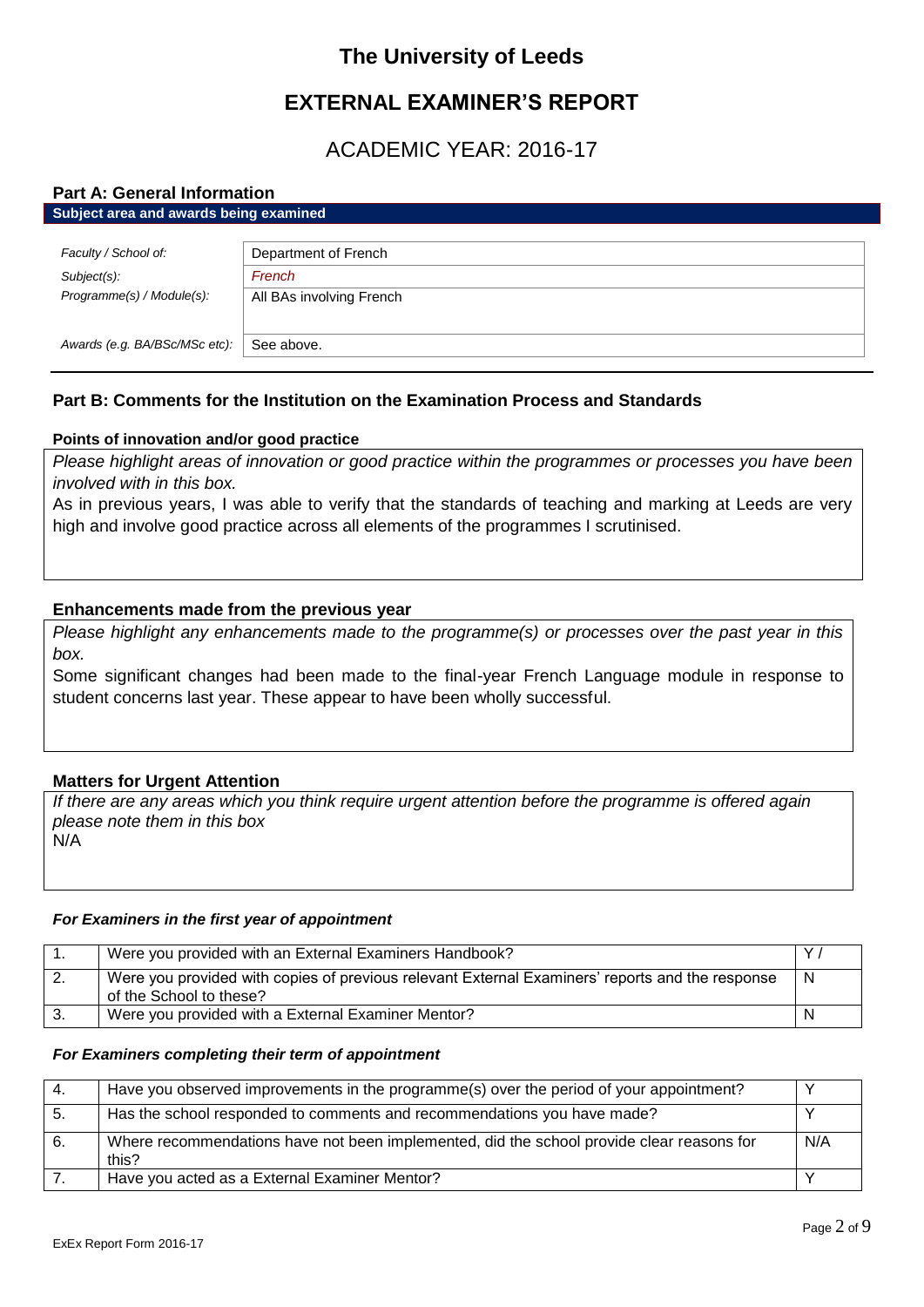*Please comment on your experience of the programme(s) over the period of your appointment, remarking in particular on changes from year to year and the progressive development and enhancement of the learning and teaching provision, on standards achieved, on marking and assessment and the procedures of the School*

From the first year of my appointment, I have been struck by the high quality of the teaching and learning in all programmes involving French. Over the years, I have therefore only ever felt the need to make suggestions for minor improvements and these have always been responded to in an appropriate fashion. The notion that teaching and learning should show 'progressive development and enhancement' is somewhat facile, in this context, since it either assumes there was a major problem needing action or it subscribes to a dubious managerialist belief in constant improvement. Things were very good when I started and minor tweaks have made them better.

# **Standards**

| $\overline{8}$ . | Is the overall programme structure coherent and appropriate for the level of study?                                                                                                                                                                                                                                                                                                                                                                                                                                                                                                                                                                                                                                                                                                                                                                         | Y            |
|------------------|-------------------------------------------------------------------------------------------------------------------------------------------------------------------------------------------------------------------------------------------------------------------------------------------------------------------------------------------------------------------------------------------------------------------------------------------------------------------------------------------------------------------------------------------------------------------------------------------------------------------------------------------------------------------------------------------------------------------------------------------------------------------------------------------------------------------------------------------------------------|--------------|
| 9.               | Does the programme structure allow the programme aims and intended learning outcomes to be<br>met?                                                                                                                                                                                                                                                                                                                                                                                                                                                                                                                                                                                                                                                                                                                                                          | Y            |
| 10.              | Are the programme aims and intended learning outcomes commensurate with the level of award?                                                                                                                                                                                                                                                                                                                                                                                                                                                                                                                                                                                                                                                                                                                                                                 | Y            |
| 11.              | Did the Aims and ILOs meet the expectations of the national subject benchmark (where relevant)?                                                                                                                                                                                                                                                                                                                                                                                                                                                                                                                                                                                                                                                                                                                                                             | Y            |
| 12.              | Is the programme(s) comparable with similar programmes at other institutions?                                                                                                                                                                                                                                                                                                                                                                                                                                                                                                                                                                                                                                                                                                                                                                               | Y            |
|                  | Please use this box to explain your overall impression of the programme structure, design, aims and intended<br>learning outcomes.<br>The programme in French is extremely well-designed, offering students challenging and diverse modules in French<br>language and literature, culture, politics, and society. I understand that there is a university-wide initiative to oblige<br>all final-year students to undertake a 40-credit undergraduate dissertation. It would be a shame if, as result of this,<br>the variety of intellectually rigorous final-year modules had to be diminished. I should also point out that such an<br>initiative places an extremely high importance on a single piece of written work, which may place excessive<br>pressures both on the students and on the lecturers teaching them and marking their dissertations. |              |
| 13.              | Is the influence of research on the curriculum and learning and teaching clear?                                                                                                                                                                                                                                                                                                                                                                                                                                                                                                                                                                                                                                                                                                                                                                             | Y            |
|                  | Please explain how this is/could be achieved (examples might include: curriculum design informed by current<br>research in the subject; practice informed by research; students undertaking research)<br>This is most clearly achieved by a variety of modules, notably at second and final-year, that are delivered by<br>recognised experts delivering modules that relate to their areas of research expertise.                                                                                                                                                                                                                                                                                                                                                                                                                                          |              |
| 14.              | Does the programme form part of an Integrated PhD?                                                                                                                                                                                                                                                                                                                                                                                                                                                                                                                                                                                                                                                                                                                                                                                                          | $\mathsf{N}$ |
| N/A              | Please comment on the appropriateness of the programme as training for a PhD:                                                                                                                                                                                                                                                                                                                                                                                                                                                                                                                                                                                                                                                                                                                                                                               |              |
| 15.              | Does the programme include clinical practice components?                                                                                                                                                                                                                                                                                                                                                                                                                                                                                                                                                                                                                                                                                                                                                                                                    | N            |
|                  | Please comment on the learning and assessment of practice components of the curriculum here:                                                                                                                                                                                                                                                                                                                                                                                                                                                                                                                                                                                                                                                                                                                                                                |              |
| 16.              | Is the programme accredited by a Professional or Statutory Regulatory Body (PSRB)?                                                                                                                                                                                                                                                                                                                                                                                                                                                                                                                                                                                                                                                                                                                                                                          | N            |
|                  | Please comment on the value of, and the programme's ability to meet, PSRB requirements here:                                                                                                                                                                                                                                                                                                                                                                                                                                                                                                                                                                                                                                                                                                                                                                |              |

**Assessment and Feedback**

17. Does the programme design clearly align intended learning outcomes with assessment? Y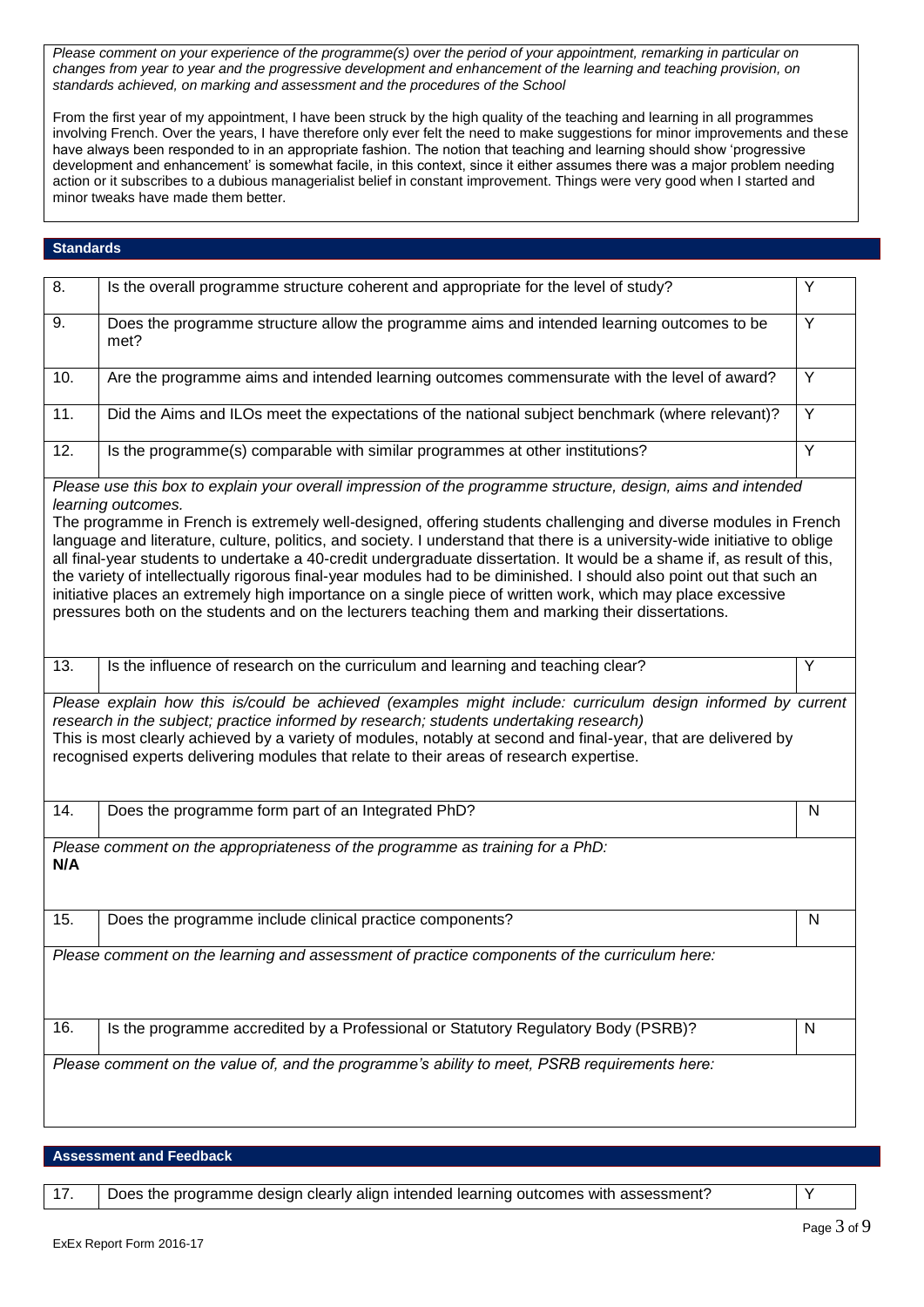| Please comment on the assessment methods and the appropriateness of these to the ILOs, in particular: the design<br>and structure of the assessment methods, and the arrangements for the marking of modules and the classification of awards;<br>the quality of teaching, learning and assessment methods that may be indicated by student performance.<br>The French Department at Leeds employs a wide variety of often innovative assessment techniques that are well-<br>adapted to the content of their diverse range of modules and hence are able to ensure students have met the<br>stated learning objectives. |                                                                                                                                                                                                                                                                                                                                                      |   |
|--------------------------------------------------------------------------------------------------------------------------------------------------------------------------------------------------------------------------------------------------------------------------------------------------------------------------------------------------------------------------------------------------------------------------------------------------------------------------------------------------------------------------------------------------------------------------------------------------------------------------|------------------------------------------------------------------------------------------------------------------------------------------------------------------------------------------------------------------------------------------------------------------------------------------------------------------------------------------------------|---|
| 18.                                                                                                                                                                                                                                                                                                                                                                                                                                                                                                                                                                                                                      | Is the design and structure of the assessment methods appropriate to the level of award?                                                                                                                                                                                                                                                             | Y |
| 19.                                                                                                                                                                                                                                                                                                                                                                                                                                                                                                                                                                                                                      | Were students given adequate opportunity to demonstrate their achievement of the programme<br>aims and intended learning outcomes?                                                                                                                                                                                                                   | Y |
| institutions.                                                                                                                                                                                                                                                                                                                                                                                                                                                                                                                                                                                                            | Please comment on the academic standards demonstrated by the students and, where possible, their performance in relation<br>to students on comparable courses; the strengths and weaknesses of the students as a cohort:<br>Students at Leeds are performing at a level that is wholly consistent with that achieved by students at comparable UK HE |   |
| feedback:                                                                                                                                                                                                                                                                                                                                                                                                                                                                                                                                                                                                                | Please use this box to provide any additional comments you would like to make in relation to assessment and                                                                                                                                                                                                                                          |   |

# **The Progression and Awards Process**

| $\overline{20}$ . | Were you provided with guidance relating to the External Examiners role, powers and<br>responsibilities in the examination process?      | Y              |
|-------------------|------------------------------------------------------------------------------------------------------------------------------------------|----------------|
| $\overline{21}$ . | Was the progression and award guidance provided sufficient for you to act effectively as an<br><b>External Examiner?</b>                 | Y              |
| 22.               | Did you receive appropriate programme documentation for your area(s) of responsibility?                                                  | Y              |
| 23.               | Did you receive appropriate module documentation for your area(s) of responsibility?                                                     | Y              |
| $\overline{24}$ . | Did you receive full details of marking criteria applicable to your area(s) of responsibility?                                           | $\overline{Y}$ |
| 25.               | Were you provided with all draft examination papers/assessments?                                                                         | Y              |
| 26.               | Was the nature and level of the assessment questions appropriate?                                                                        | Y              |
| 27.               | Were suitable arrangements made to consider your comments on assessment questions?                                                       | Y              |
| 28.               | Was sufficient assessed work made available to enable you to have confidence in your evaluation<br>of the standard of student work?      | Y              |
| 29.               | Were the examination scripts clearly marked/annotated?                                                                                   | Y              |
| 30.               | Was the choice of subjects for final year projects and/or dissertations appropriate?                                                     | Y              |
| 31.               | Was the method and standard of assessment appropriate for the final year projects and/or<br>dissertations?                               | Y              |
| $\overline{32}$ . | Were the administrative arrangements satisfactory for the whole process, including the operation of<br>the Progression and Awards Board? | Y              |
| 33.               | Were you able to attend the Progression and Awards Board meeting?                                                                        | $\mathsf{N}$   |
| $\overline{34}$ . | Were you satisfied with the recommendations of the Progression and Awards Board?                                                         | Y              |
| 35.               | Were you satisfied with the way decisions from the School Special Circumstances meeting were                                             | Y              |

٦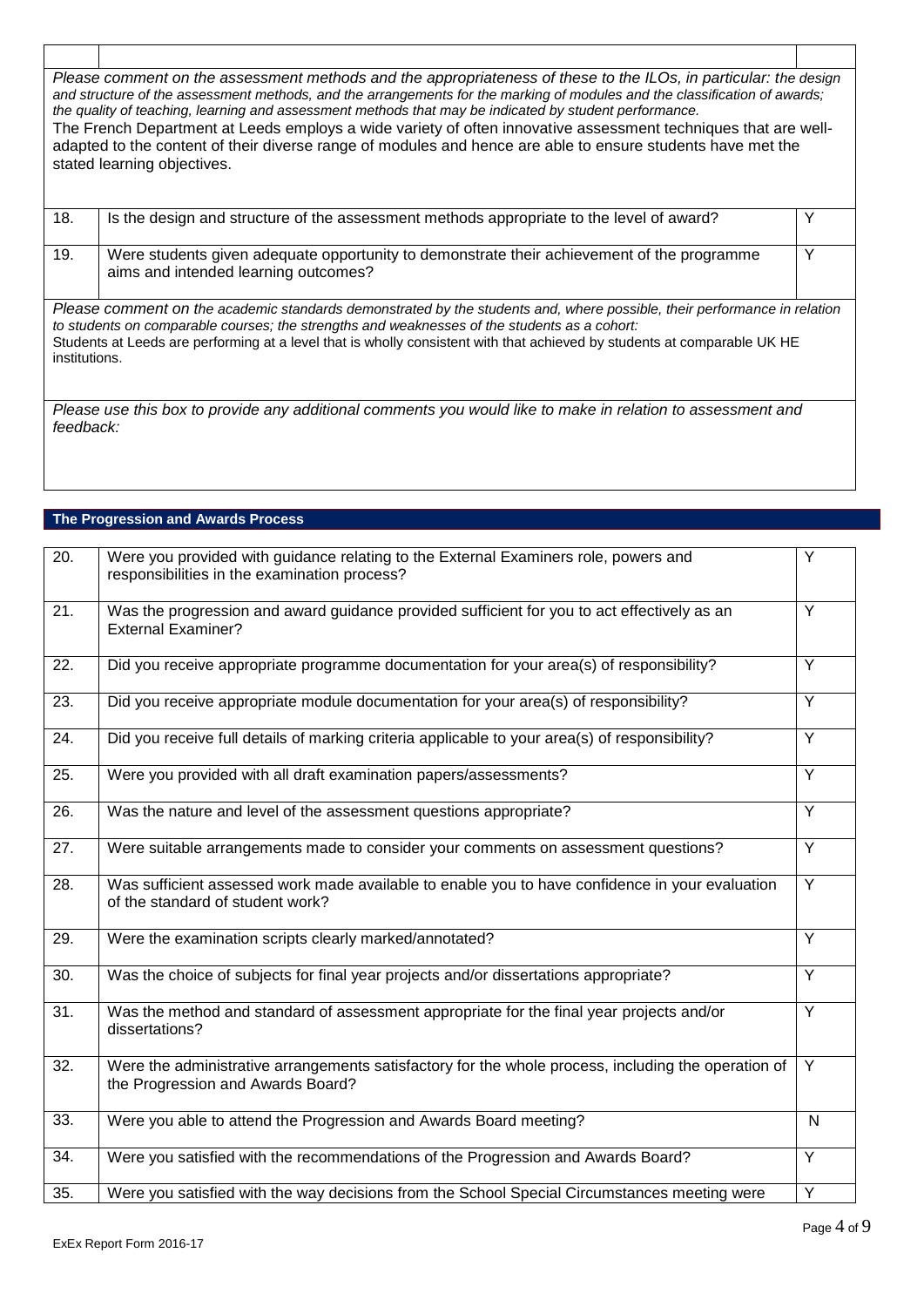communicated to the Progression and Awards Board? *Please use this box to provide any additional comments you would like to make on the questions above:*

## **Other comments**

### **Please use this box if you wish to make any further comments not covered elsewhere on the form**

I have now come to the end of my four-year term as External Examiner for the French Department at Leeds. I should like to thank all my colleagues at Leeds, both administrative and academic, for the immense efficiency with which they have carried out their tasks and for the warm hospitality they have shown me over the years. The Department at Leeds continues to provide its students with a challenging, innovative, and diverse range of modules, something of which they should all be very proud.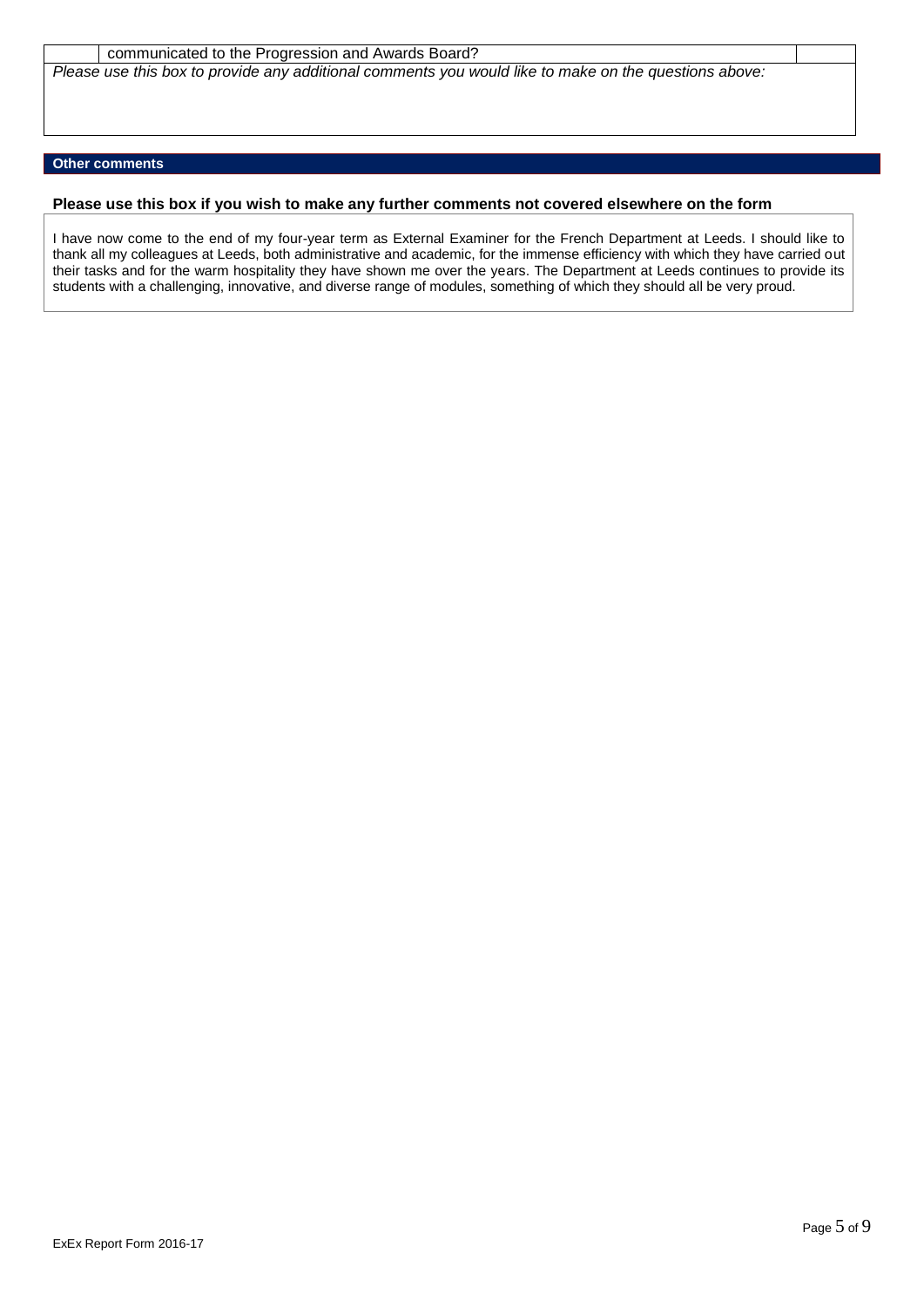## **Name of School and Head of School (or nominee)**

| Title and Name of Responder: |                                                                            |
|------------------------------|----------------------------------------------------------------------------|
| Position*:                   | LCS Assessment Lead with Director of French                                |
| Faculty / School of:         | Faculty of Arts and Humanities, School of Languages Cultures and Societies |
| Address for communication:   | University of Leeds<br>Leeds LS2 9JT                                       |
| Email:                       |                                                                            |
| Telephone:                   |                                                                            |

*\*If the individual responding to the report is not the Head of School please state their position within the School.*

#### **Completing the School response**

The completed School response (including the full original report) should be attached to an e-mail and sent to the Pro-Dean for Student Education in the relevant Faculty. Following approval by the Pro-Dean for Student Education, the School must send the response (including the full original report) directly to the External Examiner. A copy must also be emailed to the Quality Assurance Team at gat@leeds.ac.uk. External Examiners should receive a formal response no later than six weeks after receipt of the original report.

## *Response to Points of innovation and/or good practice*

### LCS collective response:

Programmes within the School are regarded very positively overall and are seen by our external examiners as being of high quality, with excellent teaching and student performance.

It is extremely pleasing to receive positive feedback in the area of innovation, not least because of the ongoing investment that colleagues make in this respect. The clear presence of research-led teaching is balanced with the ongoing diversity of modules we are able to offer our students. The development of the Final Year Project, commended as an enhancement, is reflected in the research methodology training offered across our subject areas. In addition, we have been commended for the rigorous approach to assessment, with clear communication to students and excellent administrative organisation. The use of different approaches to assessment to respond to the range of skills we want our students to develop is also noted with thanks.

We are grateful to our external examiners for identifying instances of innovative assessment, accompanied by clear feedback, and in particular it is pleasing to see where this has been a noted as a focus of improvement for subject areas. Further good practice has been identified in our enhanced use of digital resources and of the VLE, including the introduction of online marking in some areas, ongoing discussions about Health and Safety notwithstanding.

Other areas of good practice identified included the presentation of awards to recognise outstanding academic achievements, as well as the development of key skills that link directly to employability. Praise is consistently seen in relation to high standards of teaching throughout the School, in the existence of co-taught L2 and L3 cohorts in some subject areas – a practice under discussion for wider School implementation in order to extend module choice – and in the rigour of processes overall.

### Subject area individual response:

I am pleased that commented on the high standards of teaching and marking and on the general good practice.

### *Response to Enhancements made from the previous year*

#### LCS collective response:

Pleasingly, in response to the question about enhancements made since last year there was very reassuring evidence of subject areas having responded to examiners' previous comments. Moreover, there were many instances where there were no necessary enhancements because nothing had been deemed necessary to mention in the previous year.

Subject area individual response:

I am pleased that commented positively on our changes to the final-year French Language module in response to student concerns (this refers to type of text and means of assessment).

*Response to Matters for Urgent Attention*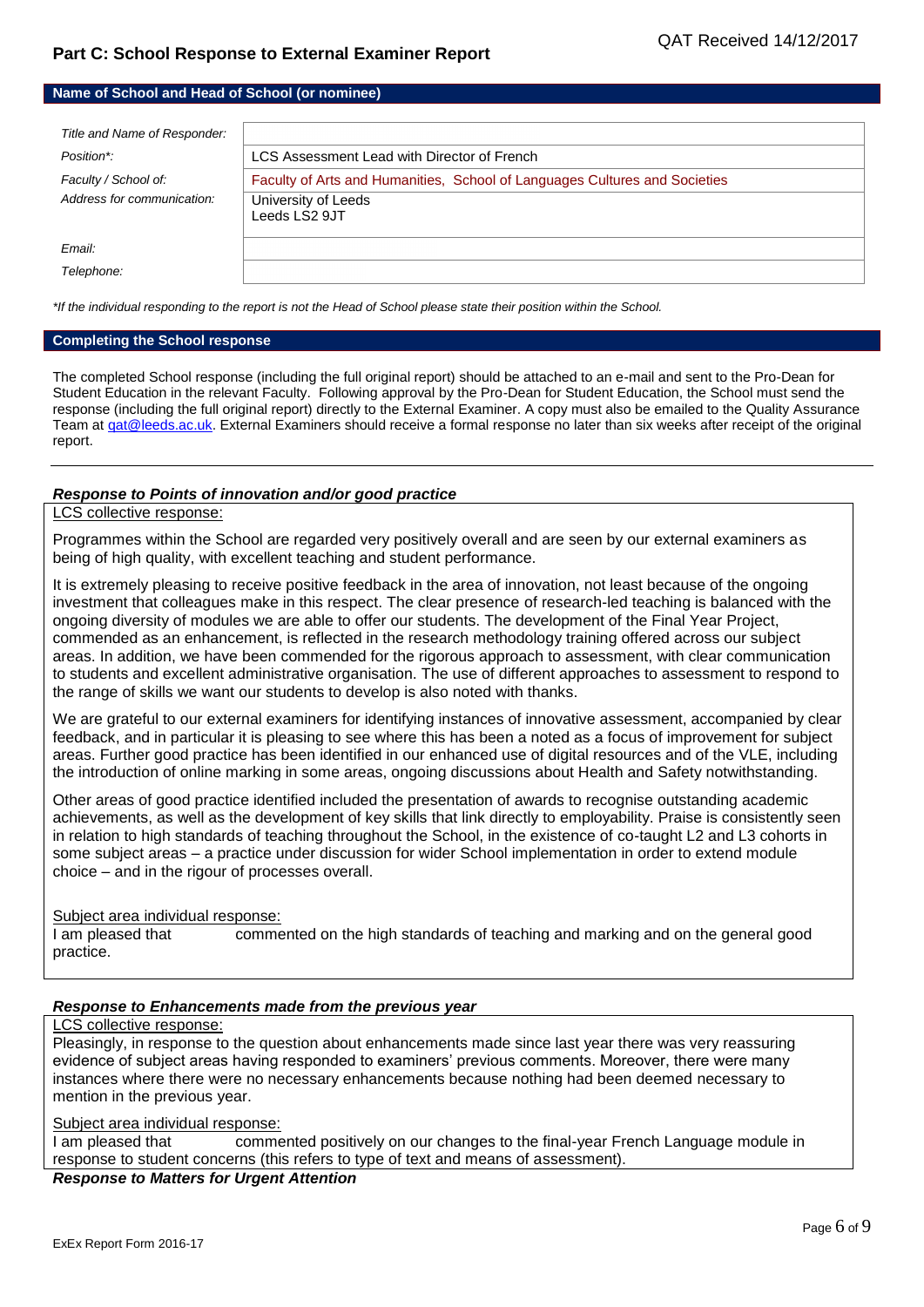*If any areas have been identified for urgent attention before the programme is offered again please provide a specific response to them here:*

LCS collective response:

Only five of the School's 30 external examiners for UG programmes raised matters for urgent attention. Two of these concerns the implementation of the University policy that all students starting their degree in 2017-18 must undertake a 40-credit Final Year Project (a Final Year Project became compulsory for all students starting their degree in 2014-15). One external examiner was concerned that this would impact upon the provision of a wide range of Level 3 optional modules, restrict the development of employability skills, and that some students would not be suited to such a mode of working. Other external examiners also voiced similar concerns in relation to module choice, though not as a matter for urgent attention.

In 2016-17, LCS developed a suite of School-wide 40-credit and 20-credit FYP modules, intended to replace the separate subject-level dissertation modules in most subject areas. They include traditional dissertation and extended essay variants, both 20- and 40-credit translation projects and a 40-credit digital documentary project. These modules were piloted in German, Russian and Slavonic Studies, Arabic, Islamic and Middle Eastern Studies, and East Asian Studies. In 2017-18 they have been rolled out across all subject areas in the School. Students doing a degree in the relevant language may choose to write their FYP in French, German, Russian, Spanish or Portuguese.

Enrolment figures indicate that approximately 2/3 of students have opted for a 40-credit FYP, suggesting that students welcome the opportunity to undertake a weighty independent project. The variety of FYP formats is intended to address the fact that not all students are suited to a traditional dissertation format. For students taking the traditional dissertation variants, the peer group meetings, organised by the students themselves, and the presentation of their research at the FYP Conference, develop employability skills; the option to write in the target language in some subject areas enables students to showcase their language ability. The School is also exploring the possibility of co-teaching Level 2 and Level 3 variants of the same module, a system already practised successfully in some subject areas, in order to extend module choice more efficiently. Whilst we are grateful that external examiners have suggested grounds for caution, for the above reasons we believe that we are responding to University policy in a way that will benefit our students and will not restrict their options. We will continue to monitor the place of the FYP and module choice in our curriculum as part of the School-wide curriculum review and programme reform currently underway and due to be implemented in 2019-20. The School continues to discuss and work with the subject area to consider remaining concerns where there seems to be a discrepancy with wider School and institutional experience.

Another external examiner raised a concern relating to moderation of School FYP marks when marking is done within subject areas and the role of subject external examiners in recommending changes to FYP marks in isolation from the School-wide set of marks. We greatly appreciate the identification of such concerns during the FYP's pilot year and we are seeking advice from the Faculty Assessment and Standards Group. We will provide specific guidance to external examiners on the moderation of School FYP marks in May 2018.

The other matters for urgent attention were concerns about exam questions, assessment and August resit administration, relating to specific subject areas. Each of these issues is being addressed in the subject areas concerned.

Subject area individual response: N/A

# *Response to questions 1-7 (and related comments)*

*Schools may provide a general response; however, where Examiners raise specific points these must be addressed individually:*

# LCS collective response:

We are extremely grateful to those external examiners who have reached the end of their term of appointment. We thank you for your support, feedback and collegiality during your tenure. We are also very grateful to those of you who acted as mentors for external examiners new to the role. More than one external examiner suggested that it would be useful to arrange meetings between externals and students. This is a valuable suggestion, and we will consider how to implement this during the externals' visits in June.

# Subject area individual response:

I note with pleasure comments on the overall quality of our programmes and our willingness to respond to suggestions for improvement.

I note with interest his remark that: 'The notion that teaching and learning should show 'progressive development and enhancement' is somewhat facile, in this context, since it either assumes there was a major problem needing action or it subscribes to a dubious managerialist belief in constant improvement. Things were very good when I started and minor tweaks have made them better.'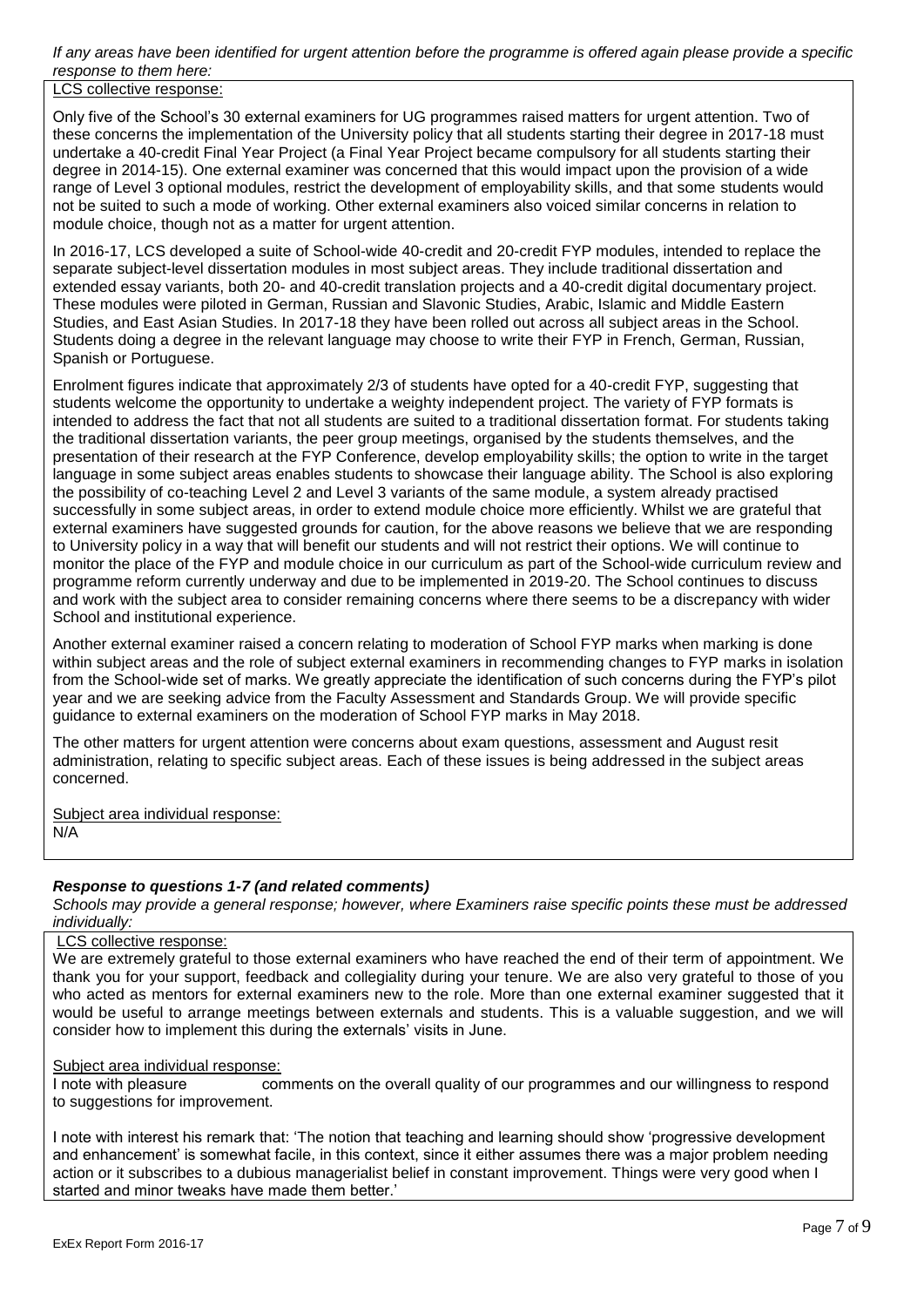## **Standards**

### *Response to questions 8 to 16 (and related comments)*

*Schools may provide a general response; however, where Examiners raise specific points these must be addressed individually:*

# LCS collective response

We are delighted that our external examiners have high praise for the breadth and scope of our programmes, for the degree to which they are informed by staff research, and for the comparability of standards with national benchmarks and other institutions. Programme aims and ILOs were found to be clear, appropriate and transparent. Many external examiners also commented positively on the use of blended learning and digital resources in relation to student engagement.

#### Subject area individual response

I am pleased by comments on the overall quality and diversity of our programmes. I note concern about the potential detrimental effect on the student experience if a 40-credit FYP were to be imposed on all finalyear students. This concern supports and reinforces the view of the French section.

# **Assessment and Feedback**

#### *Response to questions 17 to 19 (and related comments)*

*Schools may provide a general response; however, where Examiners raise specific points these must be addressed individually:*

# LCS collective response

We are pleased that external examiners regard assessment in general highly in LCS, and that they deem it to reflect both a wide variety of methods and a robust internal marking procedure. There was explicit praise for our transparent marking and moderation processes. In light of the University's aims to 'assess less, better', some subject areas are integrating different skills within a single assessment. One external examiner has exhorted the School to weigh the benefits of multiple assessments for modules against the cost to staff time, and to review regularly the necessity of each assessment with a view to streamlining. There were specific discussions about the nature of assessment at the different levels, and the desirability of standardised approaches to assessment methods. Discussions of these issues, informed by the Leeds Expectations for Assessment and Feedback, will continue in the future alongside the programme reform currently being undertaken by the School.

A number of external examiners recommend that attention is given to the full use of the marking scale, especially at the upper end. We are grateful to external examiners for noting where practice could be improved in this respect and agree that to do so will maximise parity and facilitate a smooth move to the 0-100 marking scale in 2017-18. There was one expression of concern that the new marking scale could have an inflationary effect on overall averages, that the introduction of criteria for subdivision within 70-100 would be helpful, and that care should be taken to map student performance on to the new scale correctly. For 2017-18 staff and students have been provided with information sheets about the new scale, which includes a conversion chart and advice on the upper and lower extremes of the scale. The use of the 0-100 scale will be closely monitored throughout this transition year. One external examiner recommended the introduction of a categorical marking scheme. The current University recommendation is for Schools to identify where the use of such a marking scheme may be appropriate; LCS is therefore currently reviewing this in individual subject areas. Work on School-wide assessment criteria and grade descriptors is ongoing in the context of the programme reform.

In terms of feedback to students, we are gratified that the quality of our feedback is consistently commended. We continue to strive to find the right amount of feedback to be meaningful to students without creating a disproportionate workload for colleagues. In addition, one valuable piece of advice has been to vary the language used in feedback and avoid over-use of language that does not offer specific guidance.

#### Subject area individual response

I am pleased that the performance of our students is comparable with that of students in similar institutions.

#### **The Progression and Awards Process**

*Response to questions 20-35 (and related comments)*